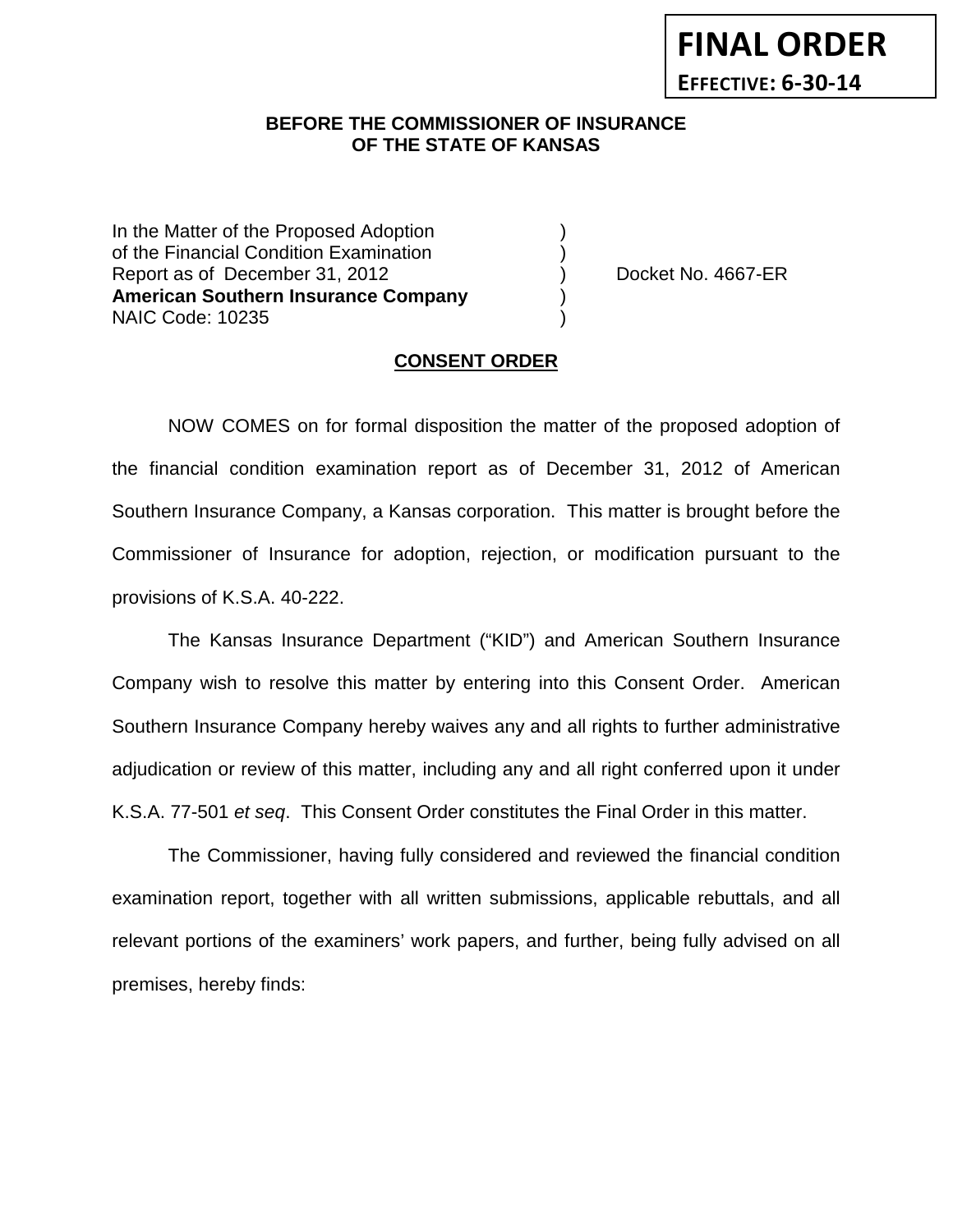#### **Policy Reasons**

It is stated policy of the State of Kansas that whenever the Commissioner of Insurance deems it necessary, an examination of the affairs and financial condition of any insurance company in the process of organization, applying for admission, or doing business in this State can be undertaken. In all cases, such an examination must occur once every five (5) years. Through the examination process, the insurance consuming public will be well served and protected.

#### **Findings of Fact**

1. The Commissioner of Insurance has jurisdiction over this matter pursuant to K.S.A. 40-222.

2. An examination of American Southern Insurance Company was undertaken by the Kansas Insurance Department and was completed on May 6, 2014.

3. The examiner-in-charge tendered and filed with the Kansas Insurance Department a verified written report of the examination within thirty (30) days following completion of the examination, to wit; May 12, 2014.

4. Following receipt of the verified report, the Kansas Insurance Department transmitted the report to American Southern Insurance Company on May 16, 2014, with a duly executed notice advising the company of its opportunity to prepare and submit to the Kansas Insurance Department a written submission or rebuttal with respect to any and all matters contained in the report. American Southern Insurance Company was further advised that any written submission or rebuttal needed to be filed with the Kansas Insurance Department no later than thirty (30) days after receipt of the verified report.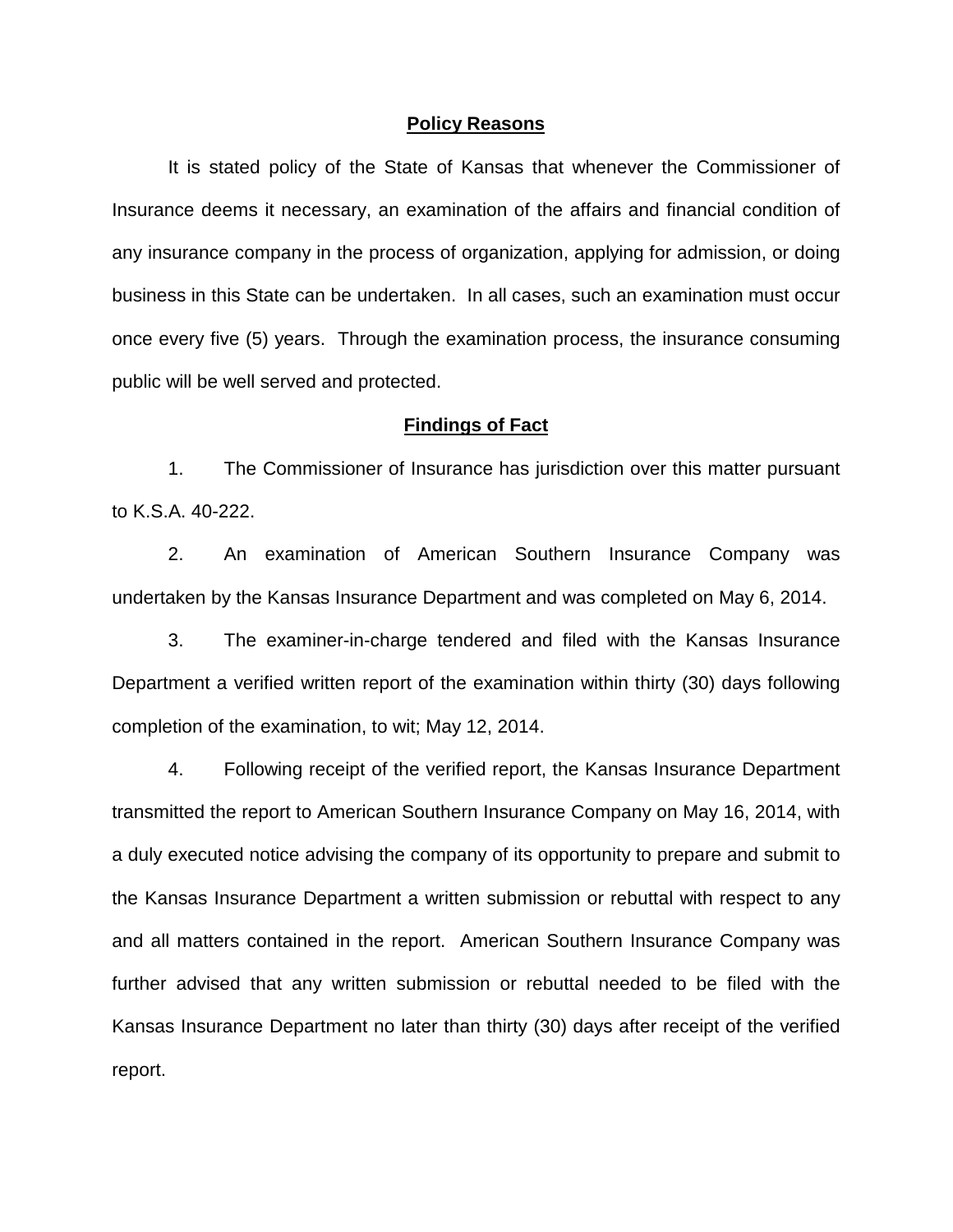5. American Southern Insurance Company filed a written acceptance of the verified report on June 12, 2014.

6. Based upon the written submission tendered by American Southern Insurance Company, the company took no exceptions to matters contained in the verified report.

7. Within thirty (30) days of the end of the time period allowed for written submission or rebuttal, the Commissioner of Insurance fully reviewed the report, together with all written submissions and rebuttals provided by American Southern Insurance Company. The Commissioner of Insurance further reviewed all relevant workpapers.

8. No other written submissions or rebuttals were submitted by American Southern Insurance Company.

# **Conclusion of Law**

9. K.S.A. 40-222(k)(2) provides:

"Within 30 days of the end of the period allowed for the receipt of written submissions or rebuttals, the commissioner shall fully consider and review the report, together with any written submissions or rebuttals and any relevant portions of the examiners workpapers and enter an order:

- (A) Adopting the examination report as filed or with modification or corrections. If the examination report reveals that the company is operating in violation of any law, regulation or prior order of the commissioner, the commissioner may order the company to take any action the commissioner considers necessary and appropriate to cure such violations; or
- (B) rejecting the examination report with directions to the examiners to reopen the examination for purposes of obtaining additional data, documentation or information, and refiling pursuant to subsection (k); or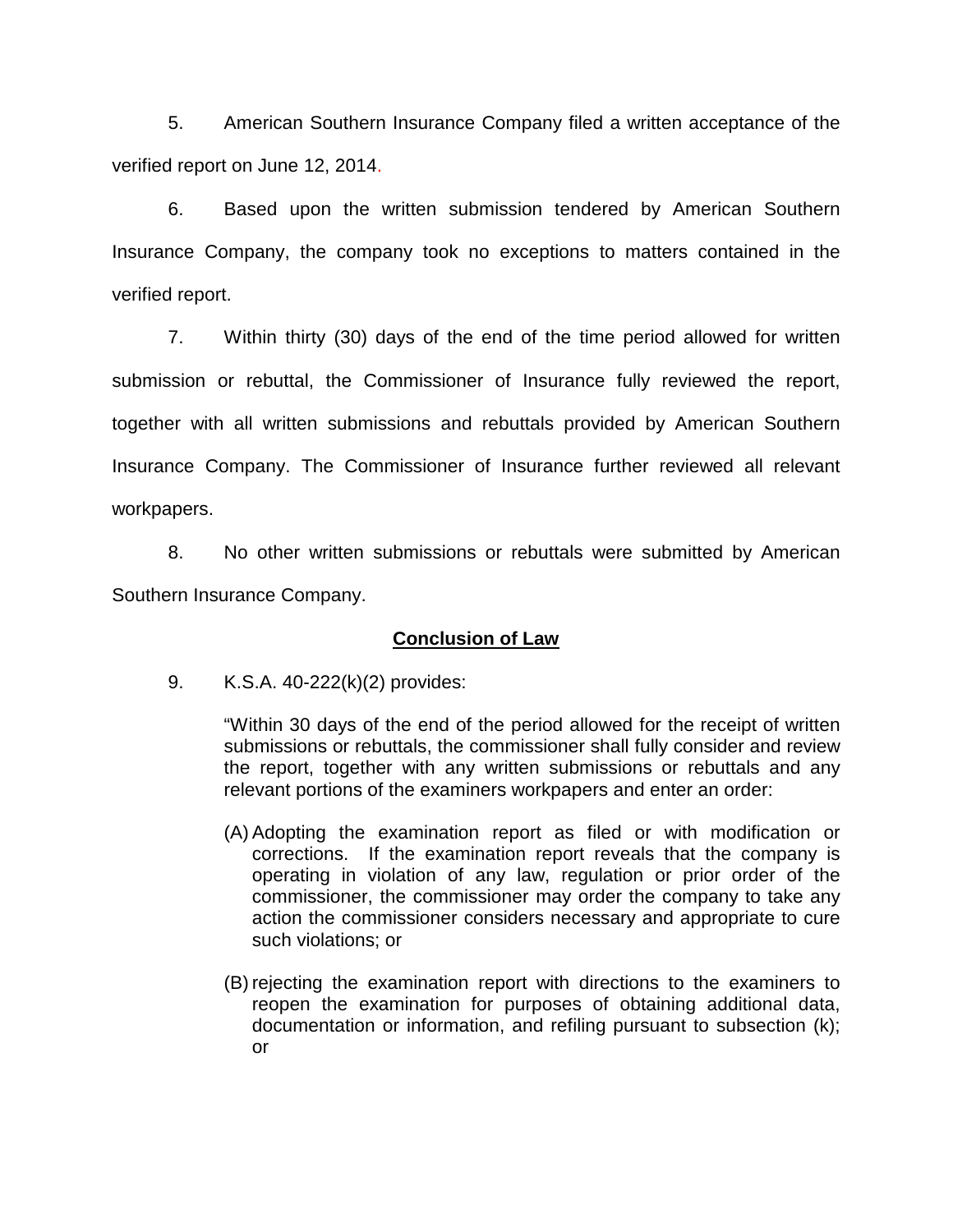(C)call and conduct a fact-finding hearing in accordance with K.S.A. 40- 281 and amendments thereto for purposes of obtaining additional documentation, data, information and testimony."

10. Based upon the Findings of Fact enumerated in paragraphs #1 through #8 above, the financial condition examination report as of December 31, 2012 of American Southern Insurance Company should be adopted.

# **IT IS THEREFORE, BY THE COMMISSIONER OF INSURANCE, ORDERED THAT:**

1. The financial condition examination report as of December 31, 2012 of American Southern Insurance Company hereby is adopted.

2. The Commissioner of Insurance retains jurisdiction over this matter to issue any and all further Orders deemed appropriate or to take such further action necessary to dispose of this matter.

**IT IS SO ORDERED THIS \_\_25th\_\_ DAY OF JUNE, 2014 IN THE CITY OF TOPEKA, COUNTY OF SHAWNEE, STATE OF KANSAS.**



\_/s/ Sandy Praeger\_\_\_\_\_\_\_\_\_\_\_\_\_\_\_\_

Sandy Praeger

Commissioner of Insurance

By:

/s/ John Wine

John Wine

General Counsel